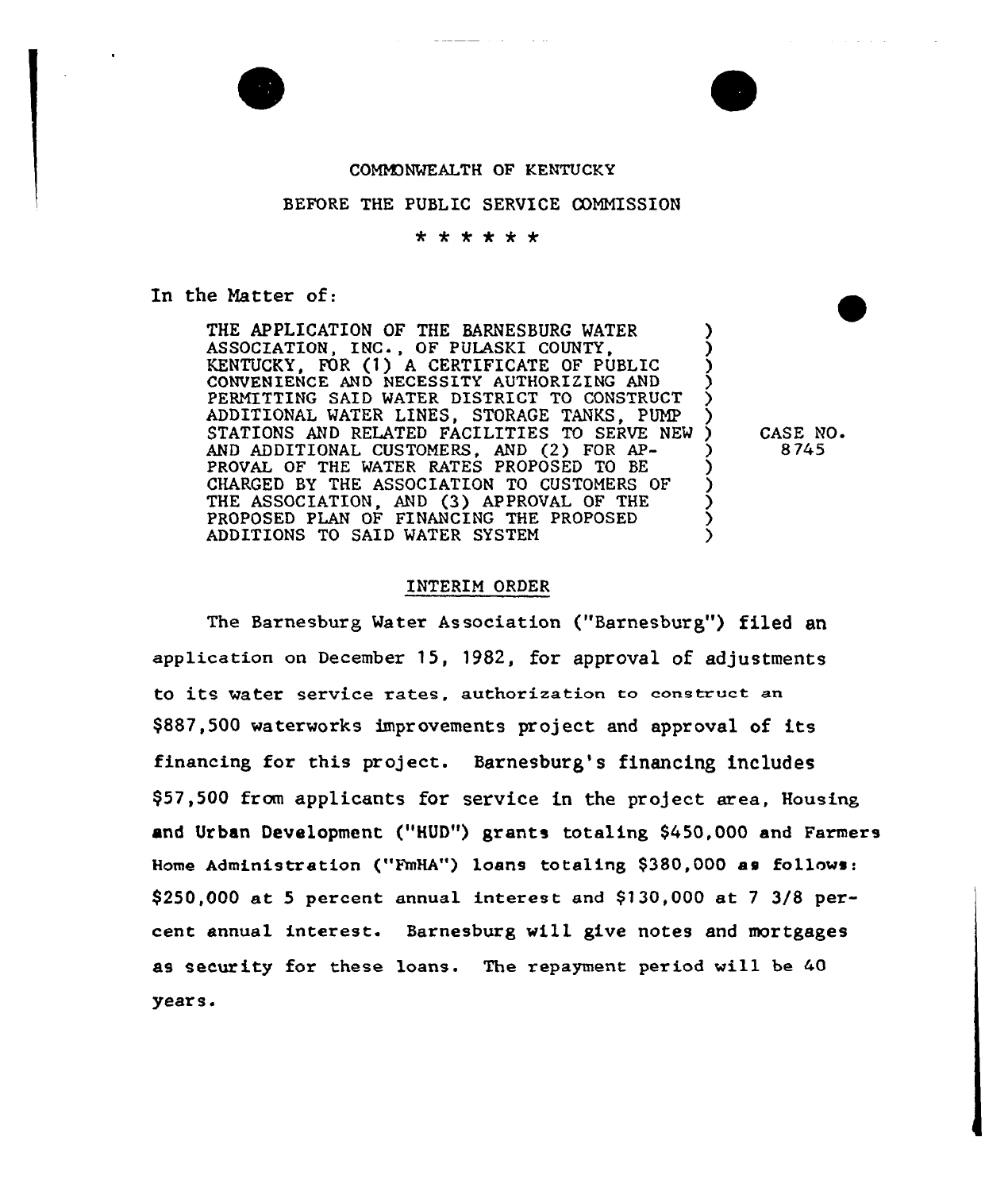The proposed improvements should extend service to approximately 267 customers.

Plans and specifications for the proposed improvements as prepared by Kenvirons, Inc., of Frankfort, Kentucky, ("Engineer") have been approved by the Division of Mater of the Natural Resources and Environmental Protection Cabinet.

<sup>A</sup> hearing on Barnesburg's proposed construction and financing was held in Frankfort, Kentucky, on January 26, 1983. There were no intervenors and no protests were entered. This Interim Order will address the matters presented at that hearing.

<sup>A</sup> heaxing on Barnesbux'g's proposed xates will be scheduled for a future date. An Order to be entered subsequent to that hearing will address Barnesburg's rate adjustment proposals.

The Public Service Commission, after consideration of the application and evidence of xecord and being advised, is of the opinion and finds that:

1. The water service needs in the Acorn area do not require the storage of  $100,000$  gallons of water. Public convenience and necessity do not, therefore, require the construction of a storage tank of this capacity as proposed by Sarnesburg. Sarnesburg should request approval of the constxuction of a tank in the Acorn area of 50,000 gallons or less based on proper hydraulic substantiation by the Engineer.

2. With the substitution of a more appropxiately sized water storage tank at the Acorn site, public convenience and necessity do require that the construction proposed in the application end record be performed and that a certificate of public convenience and necessity be granted.

 $-2-$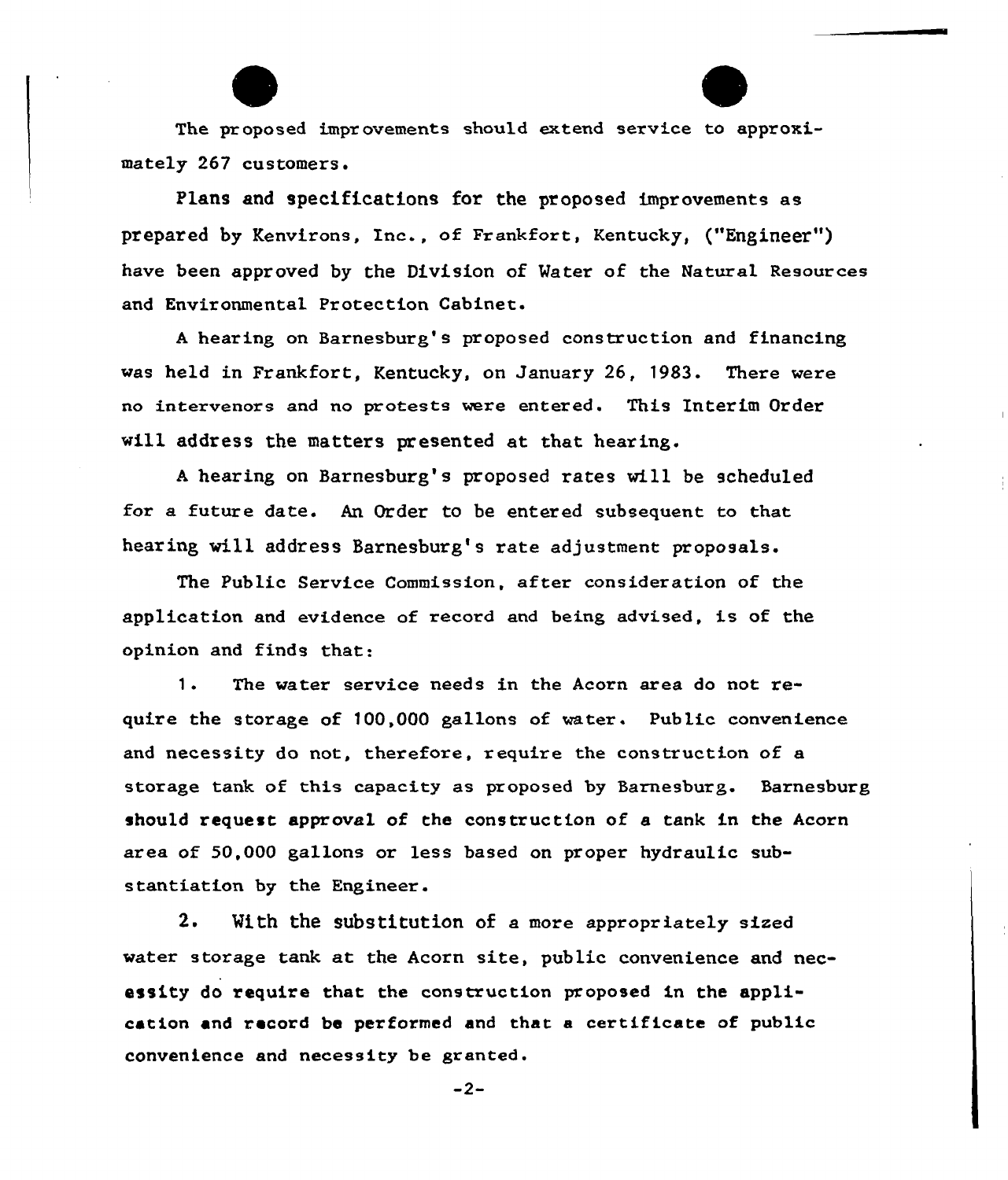3. Certain improvements that were not proposed by Barnesburg should be included in the scope of this project. Barnesburg's existing booster pumping station should be modified to insure that an adequate supply of water will be provided to all customers who will be served by Barnesburg after completion of the construction approved herein.

The approved construction includes about 29.6 miles of 4. water mains and miscellaneous appurtenances thereto. Pipe diameter, length and material are as follows: 3,580 feet of 6-inch ductile iron, 54,100 feet of 6-inch PVC, 46,180 feet of 4-inch PVC and 52,260 feet of 3-inch PVC. The low bid for this work is \$670,668. After allowances are made for fees, contingencies and other indirect costs, Barnesburg will need to commit about \$ 832,500 of its \$ 889,500 in project funds to this construction. The uncommitted balance of about 955,000 will be needed to pay for a smaller storage tank at the Acorn tank site and to make modifications to the existing pumping station.

5. Any deviations from the appr oved construction which could adversely affect service to any customer should be subject to prior approval of this Commission.

6. The proposed borrowing of \$380,000 is for lawful objects within the corporate purposes of Barnesburg, is necessary and appropriate for and consistent with the proper performance of services to the public by Earnesburg, will not impair its ability to perform these services and is reasonably necessary and appropriate for such purposes.

 $-3-$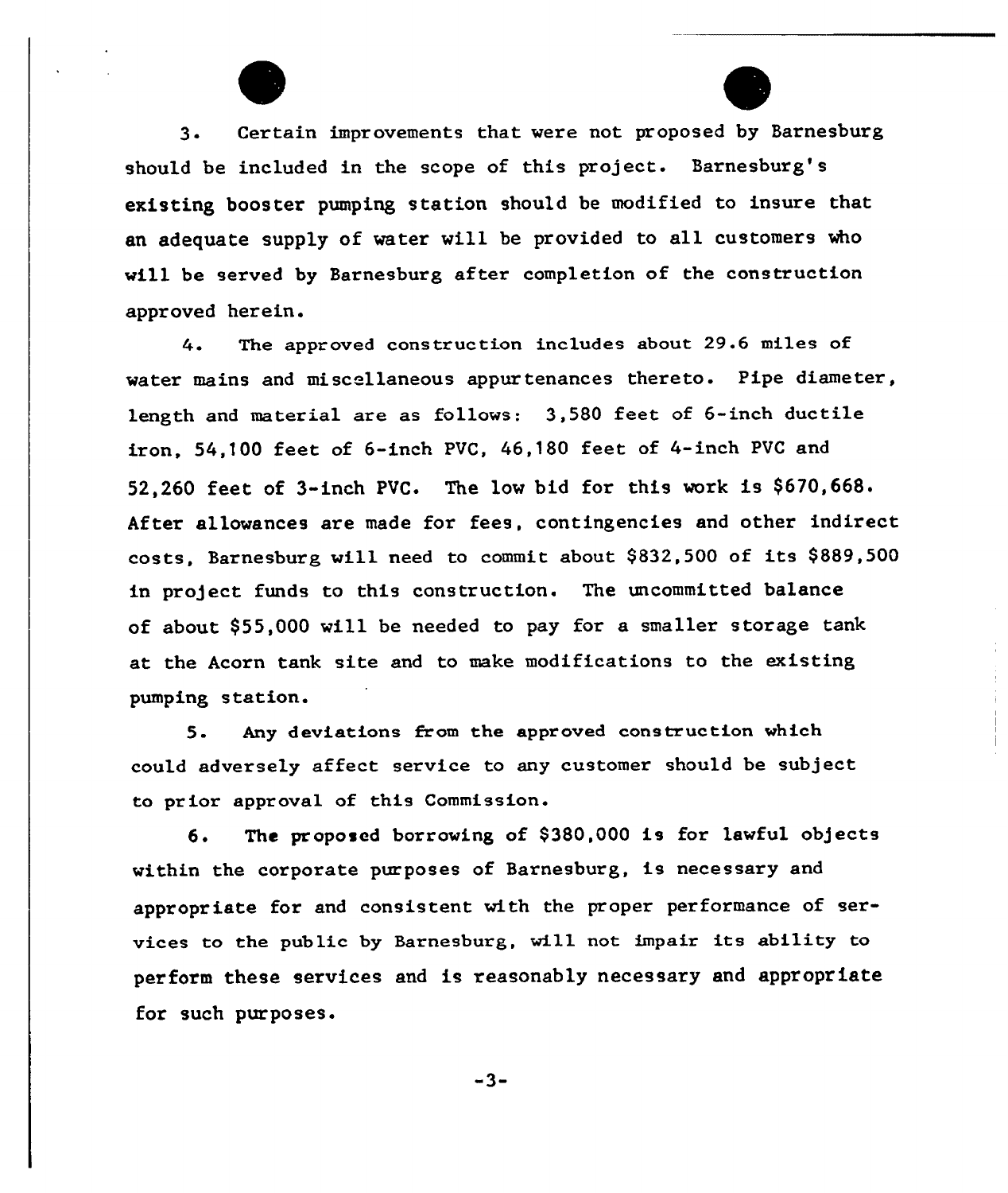7. The financing secured by Barnesburg for this project will be needed to pay for the work herein approved and recommended. Barnesburg's \$887,500 financing plan should, therefore, be approved.

8. Barnesburg should furnish duly verified documentation of the total cost of this project including the cost of construction and all other capitalized costs (engineering, legal, administrative, ete.} within 60 days of the date that construction is substantially completed.

9. Barnesburg's contract with its Engineer should require the provision of full-time resident inspection under the general supervision of a professional engineer with a Kentucky registration in civil or mechanical engineering. This supervision and inspection should insure that the construction work is done in accordance with the contract plans and specifications and in conformance with the best practices of the construction trades involved in the project.

10. Barnesburg should require the Engineer to furnish a copy of the record plans and a signed statement that the construction has been satisfactorily completed in accordance with the contract plans and specifications within 60 days of the date of substantial completion of this construction.

11. Barnesburg's construction project will not extend water service to all the applicants it had hoped to serve. <sup>A</sup> refund of deposit with a letter of explanation should be sent to each applicant who will not receive the service anticipated. <sup>A</sup> report listing the name and address of each refund recipient, the amount

 $-4-$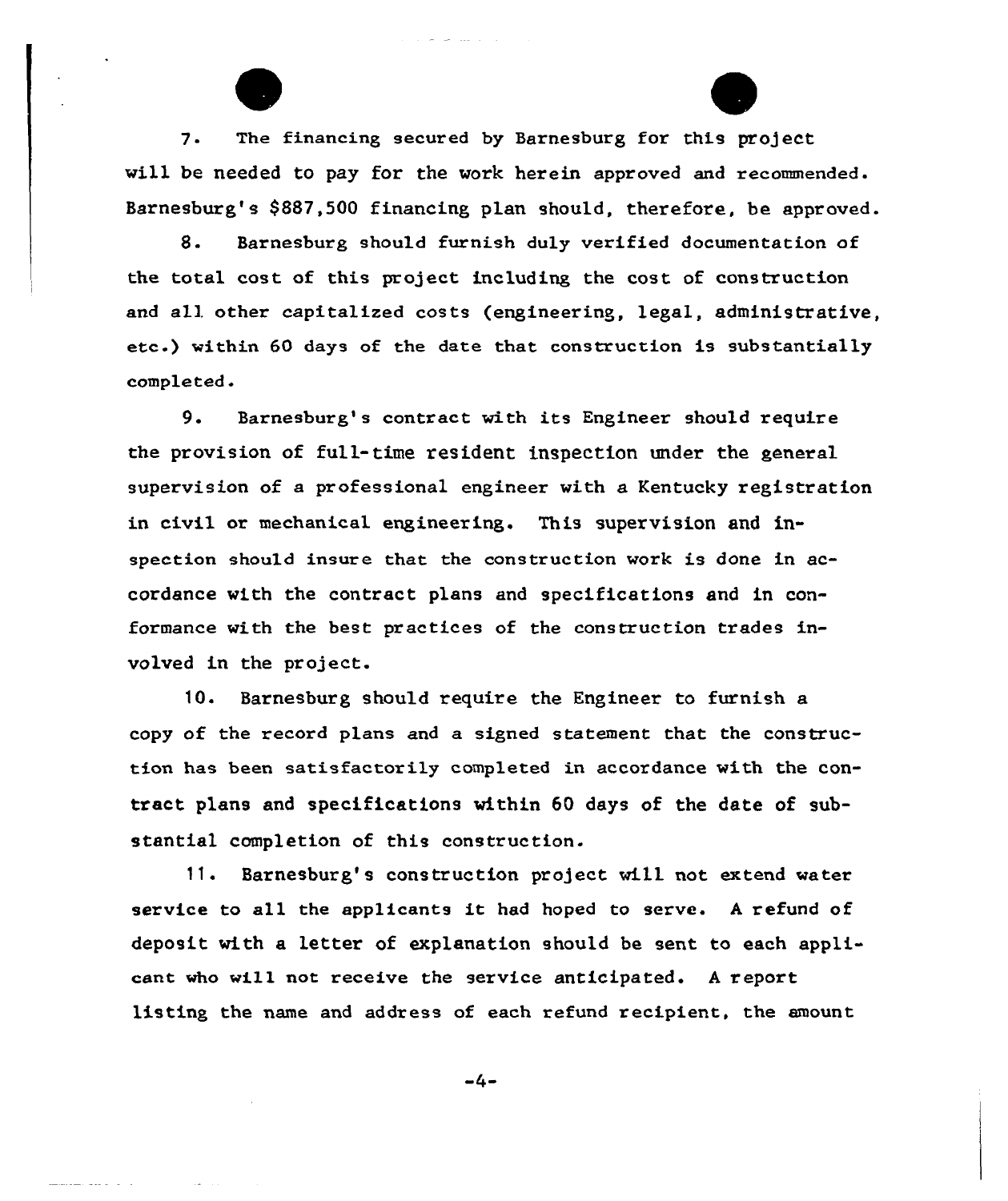of the refund and the date it was made should be submitted within 60 days of the date of this Order.

12. <sup>A</sup> 5/8" x 3/4" meter should be the standard customer service meter and should be installed at all points of service unless the customer provides sufficient justification for the installation of a larger meter. Further, any customer with a larger meter, with the exception of special contract customers, should pay for the service in accordance with Barnesburg's approved meter size rate schedules.

13. Barnesburg should file with the Commission a copy of all contractual agreements for the provision of services or the purchase of services which are subject to the approval of this Commis sion.

14. Barnesburg has not complied with Commission xegulations regarding the filing xequixements which are necessary in reviewing a request for a rate increase. The burden of proof as to the necessity of an increase in rates is on Barnesburg. At the present time no documentation as to the necessity of a rate incxease has been filed by Barnesburg. Moreover, the minimum amount of information required by Commission regulations which was requested on January 13, 1983, has not been filed. Unless Barnesburg provides this information by March 11, 1983, the matter of an adjustment of rates cannot be considered by this Commission and the request may be dismissed.

IT IS THEREFORE ORDERED that Barnesburg be and it hereby is granted a certificate of public convenience and necessity to proceed with the waterworks improvements project set forth in the

 $-5-$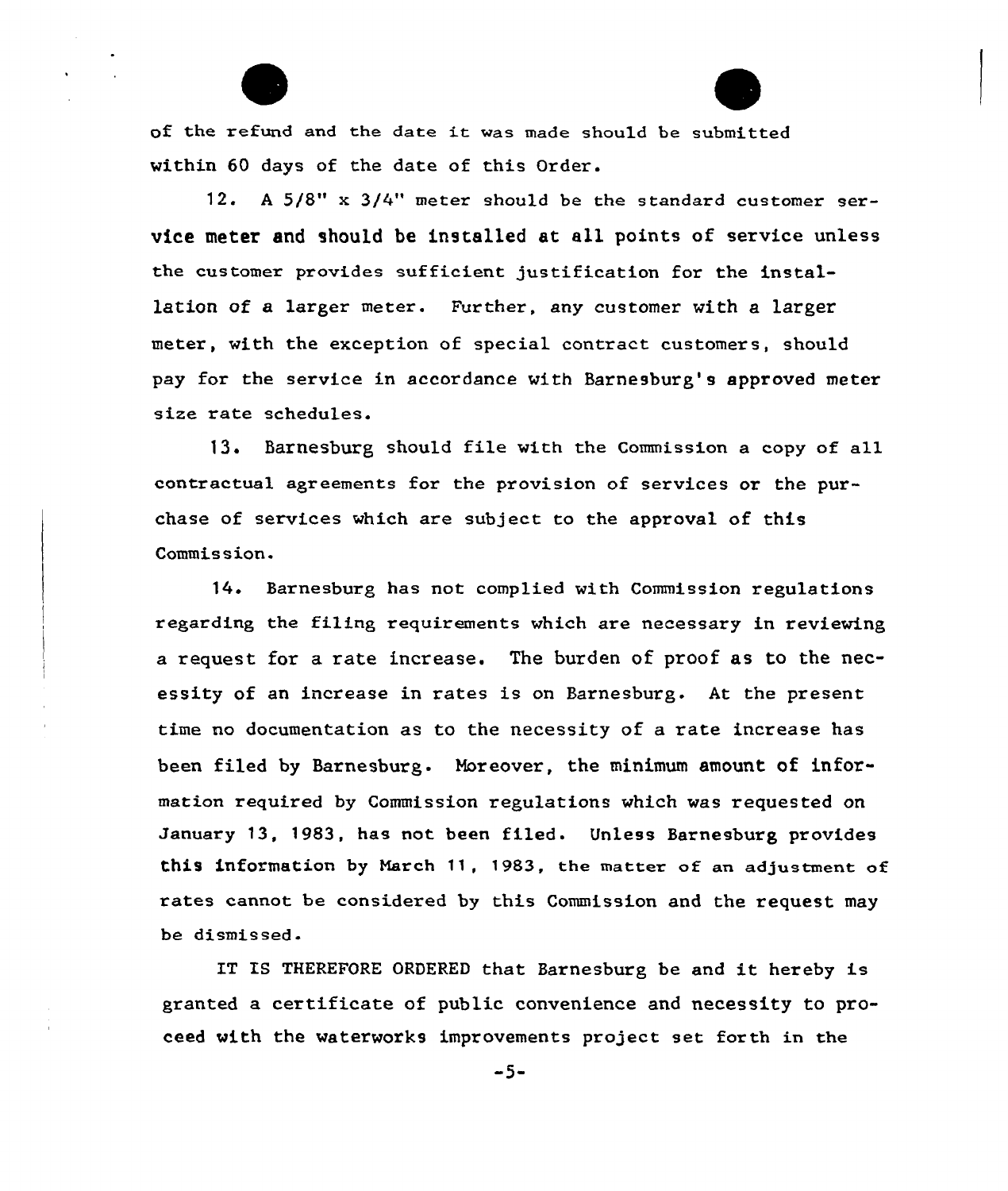

 $\sim$   $-$ 

IT IS FURTHER ORDERED that Barnesburg shall modify its existing, booster pumping stations in accordance with finding number 3 herein.

IT IS FURTHER ORDERED that Barnesburg shall obtain the approval of this Commission before proceeding with the work needed at its booster pumping station or the construction of a smaller tank at the Acorn tank site.

IT IS FURTHER ORDERED that any deviations from the approved construction that could adversely affect service to any customer shall be subject to the prior approval of this Commission.

IT IS FURTHER ORDERED that Barnesburg's plan for financing its construction work in the amount of \$887,500, including 40-year loans of \$250,000 at 5 percent interest and \$130,000 at 7 3/8 percent interest from the FmHA be and it hereby is approved.

IT IS FURTHER ORDERED that Barnesburg shall file with the Commission duly verified documentation which shows the total costs of construction herein certificated including all capitalized costs (engineering, legal, administrative, etc.) within 60 days of the date that construction is substantially completed.

IT IS FURTHER ORDERED that the contract between Barnesburg and its Engineer shall require the provision of full-time resident inspection under the general supervision of a professional engineer with a Kentucky registration in civil or mechanical engineering. This supervision and inspection shall insure that the construction

 $-6-$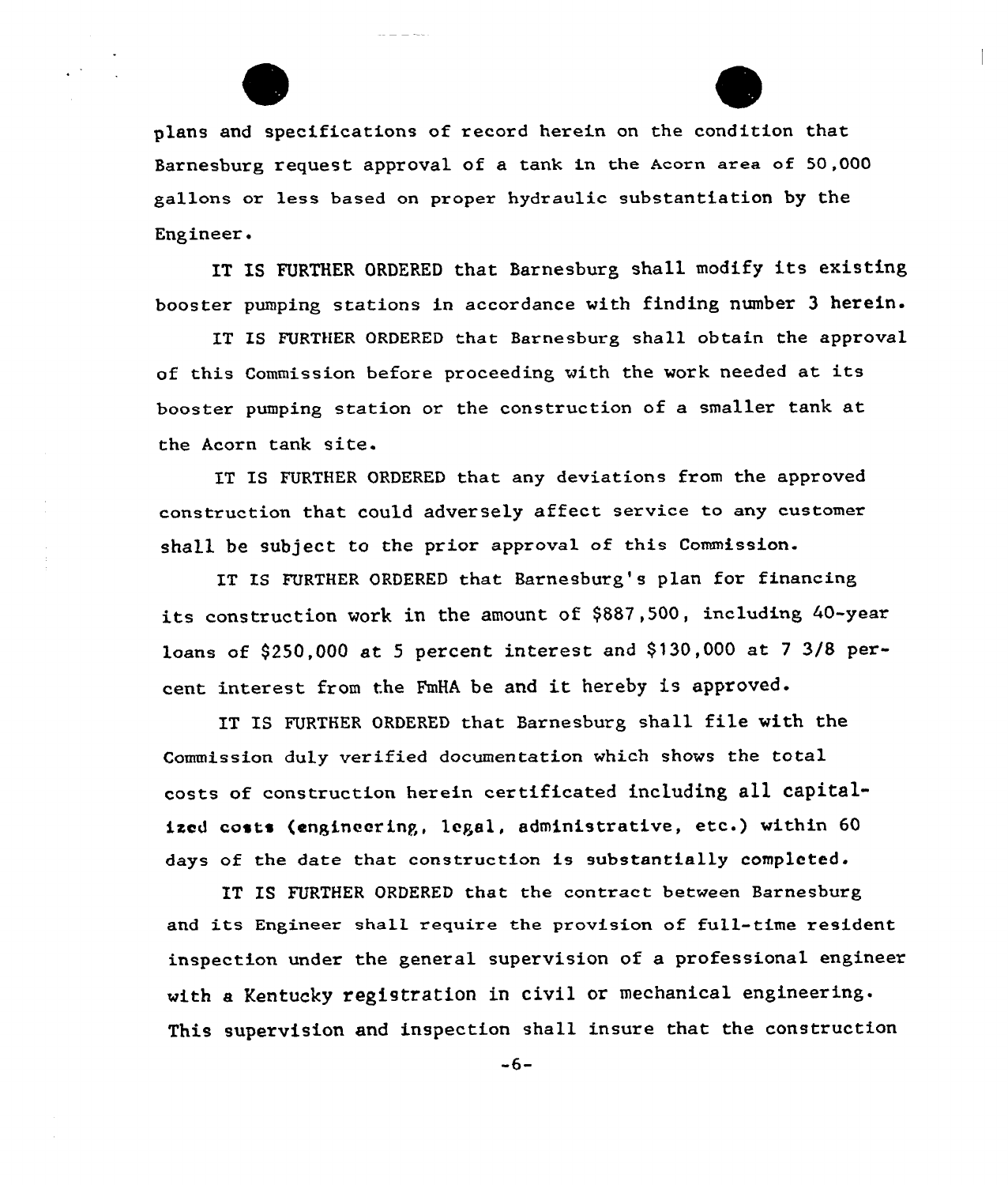work is done in accordance with the contract plans and specifications and in conformance with the best practices of the construction trades involved in the project.

IT IS FURTHER ORDERED that Barnesburg shall require the Engineer to furnish to the Commission a copy of the record drawings and a signed statement that the construction has been satisfactorily completed and done in accordance with the contract plans and specifications within 60 days of the date of substantial completion of the proposed construction.

IT IS FURTHER ORDERED that a refund of deposit with a letter of explanation shall be sent to each applicant in the project area who has made a deposit for service and will not receive the service anticipated. Further, a report listing the name and address of each refund recipient, the amount of the refund and the date it was made shall be submitted by Barnesburg within <sup>60</sup> days of the date of this Order.

IT IS FURTHER ORDERED that a 5/8" x 3/4" meter shall be the standard customer service meter and shall be installed at all points of service unless the customer provides sufficient justification for the installation of a larger meter. Further, any customer with a larger meter, with the exception of special contract customers, shall pay for that sexvice in accordance with Barnesburg's approved meter size rate schedules.

IT IS FURTHER ORDERED that Barnesburg shall file with the Commission e copy of all contrnctunl aprocments for the provision of services or for the purchase of services which are subject to the approval of this Commission.

 $-7-$